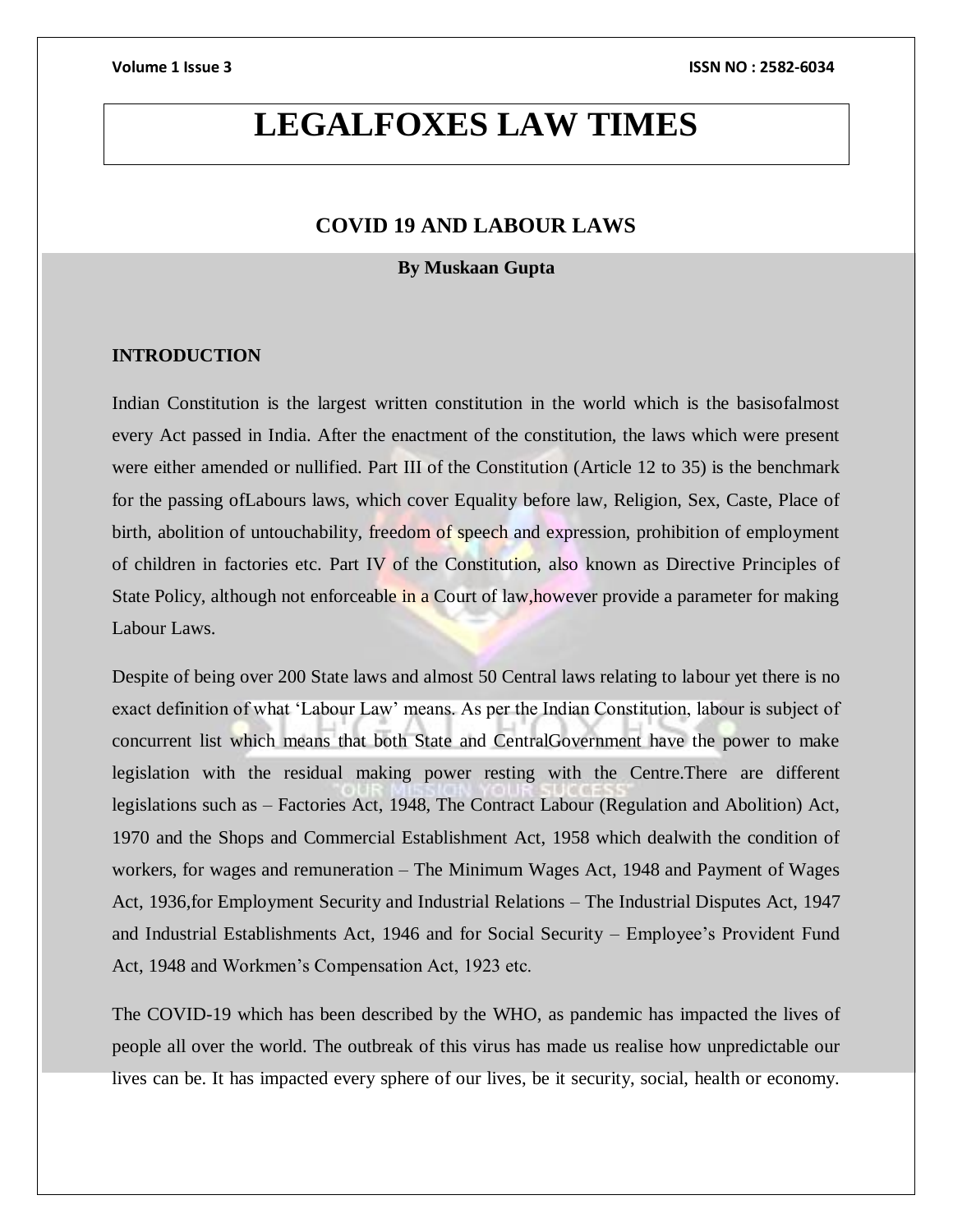It has changed the way people used to live, work or to perform daily activities. It has brought our lives topsy-turvy and will continue to have a major effect on all, globally.

As the economy is already struggling with the Coronavirus-induced lockdown, workers and the migrant labour are the one's more effected by it, especially those who were hired on daily-wage basis. Since most of the industries were closed, it rendered most of the workers unemployed and they, consequently, had to return back to their villages. To deal with this, most of the States made significant changes in the labour laws.

Workers are the key pivot for successful running and performing of any industry.However, due to the Corona crises and the consequent complete shutdown, the industry had no alternative than to resort to cost cutting andlay-off of the work force to minimise the industrial losses. Thus, two option were available, that is, either cutting down the jobs orgeneral reduction in the wages. However, simultaneously, it was also important to ensure protection and welfare of the workers during this hard period while equally providing safeguards and harmonizing the interests of both the workers and employers.

### **RECENT CHANGES**

l

ShriSantosh Kumar Gangwar, Minister of State (I/C) for Labour and Employment held a Webinar with the Central Trade Union Organizations (CTUOs) today at New Delhi to discuss the emergent situation arising out of COVID-19 pandemic and to minimize its impact on the workers and on the economy. These issues include (i) Protection of the interest of Workers and Migrant Workers in view of COVID-19, (ii) Measures to generate Employment, (iii) Measures to be adopted for restarting economic activities and (iv) Measures to improve situation of MSME to enable them to discharge their liabilities under Labour Laws. Senior officers of the Ministry of Labour and Employment, representatives of all CTUOs participated in the Webinar.<sup>1</sup>

As regards the above, various States gave different solutions for some effective relaxation. According to a release by the Labour minister, some industry bodies asked for relaxing working

<sup>1</sup>PIB Delhi, Labour Minister Interacted with CTU Representatives to Fight COVID-19 Pandemic, Posted On: 06 MAY 2020 6:24PM ( May 31, 2020, 8:08AM[\) https://pib.gov.in/PressReleasePage.aspx?PRID=1621495](https://pib.gov.in/PressReleasePage.aspx?PRID=1621495) .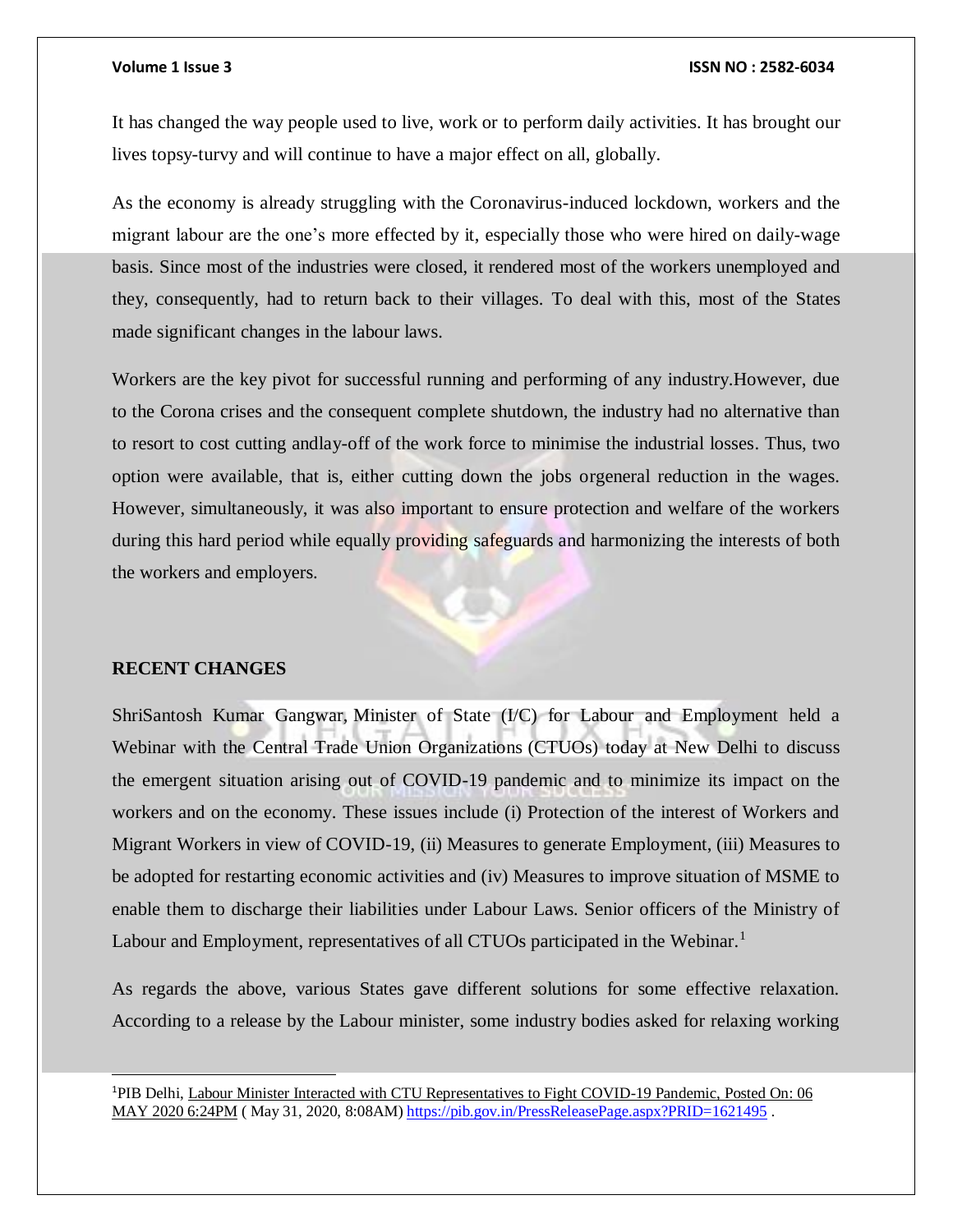hours from 8 to 12 hours. They also suggested that power should be supplied to them at a subsidized rate. Instead of red, orange and green zone there should be only two zones – containment zone and non-containment zone and the activities should be facilitated in the noncontainment zone. Increase in the limit of workers to at least 50% instead of 33% in order to allow the production of goods and services at an optimal level. Also, the wages paid to workers can be covered under CSR funds as expense or fit charge.

Most significant changes have been made by Uttar Pradesh, Madhya Pradesh and Gujarat through amendments some of which will require the approval of Central Government in order to come into effect. However, changes like increasing the worker's hours from 8 hours per day to 12 hours per day under the Factories Act, 1948 were described by the trade unions as a regressive move. Some other changes have also been made by Rajasthan, Punjab and Odisha.

The **Uttar Pradesh Temporary Exemption from Certain Labour Laws Ordinance, 2020** came into effect after receiving consent from the Uttar Pradesh government. According to this ordinance, all the businesses will be exempted from almost all the labour laws for a period of three years. Thereby scrapping all the laws related to labour except - The Building and Other Construction Workers Act, 1996;Workmen Compensation Act, 1923,Bonded Labour System (Abolition) Act, 1976; andSection 5 of the Payment of Wages Act, 1936 that provides the right to receive timely wages. Which means that other labour laws such as laws related to contract workers and migrant workers or the laws regarding health of the workers, working conditions and settling industrial disputes will become invalid. This ordinance will apply to both businesses – the existing one and as well as to the new businesses which will be set up in the State.

The idea behind this ordinance is to protect the interest of the migrants and to provide employment to those who have come back to the state and simultaneously to protect the workers already in the State. In these tough times, the changes made in the Labour Laws will come as a respite to the industries since it will provide them flexibility in various practices. Therefore, to encourage investment for establishing new industrial units, it is important that businesses are given some kind of temporary relaxation and relief from the stringent and penal provisions of the existing Labour Laws.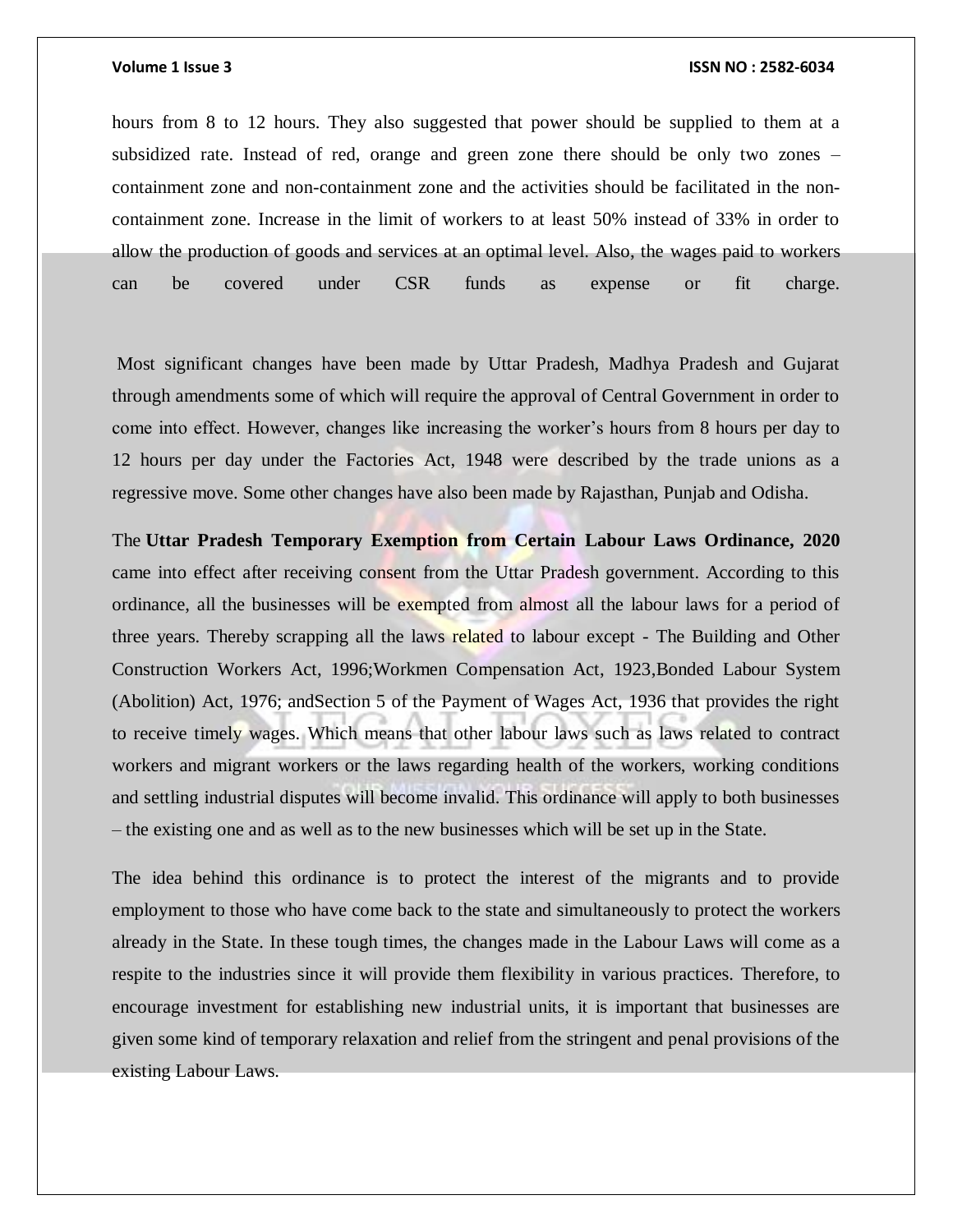$\overline{a}$ 

### **Volume 1 Issue 3 ISSN NO : 2582-6034**

The industrial and economical activities in Uttar Pradesh have been severely affected and slowed down due to the outbreak of Covid-19. Businesses and economic activities have slowed down due to which labour welfare has also been affected. This is because businesses and economic activities came to a halt more or less due to the national lockdown. To bring economic activity back on track, new investment opportunities would need to be created along with fastening the businesses processes and productivity.<sup>2</sup>

While the ordinance passed by the UP government is a blanket suspensionof all labour laws for the next three years, barring three (payment of timely wages, the prohibition of bonded labour, and health and safety of workers), MP has amended a few Acts. It has exempted 11 industriestextile, leather, cement, iron and steel, electrical goods, sugar, electricity, public motor transport, engineering, including manufacturing of motor vehicles -- from the **Madhya Pradesh Industrial**  Relations (MPIR) Act, 1961. This, in turn, will affect trade unions. <sup>3</sup>The MPIR Act 1961 gave the bargaining powers to employer's association and trade unions in case of any industrial dispute. However now it has exempted 11 industries from the same.

The Industrial Dispute Act, 2000 which acts as an instrument to solve the disputes between employers and the workers has been disabled for the industries that will be set up in the coming 1000 days. Now they can solve disputes as per their suitability and will not be required to go to courts but will be required to make adequate provisions for settling the disputes.All the provisions of the Act except Section 25, which is related to safety, is now relaxed. Also, in order to suspend workers from job the industry people will not be needing to securepermission from the government.However,due permission will be needed in order to remove them from the job.

In order to increase the production, the industries can now change the shifts, as per their convenience. Under Labours Laws, instead of maintaining 61 registers,now only a single register is required and only single return has to be filed instead of 13.The working hours of the industrial units have also been increased from 8 hours to 12 hours with 72 hours overtime a week, but the latter is against the provision of the Factories Act, 1948 which authorizes only 48 hours of

<sup>2</sup>[Aanchal Magazine,](https://indianexpress.com/profile/author/aanchal-magazine/) COVID-19 Effect: Relaxation in labour laws, exemptions to cos in various states draw trade union ire, Business (May 31, 2020, 5:09PM) [https://indianexpress.com/article/business/covid-19-effect-relaxation](https://indianexpress.com/article/business/covid-19-effect-relaxation-in-labour-laws-exemptions-to-firms-in-various-states-draw-trade-union-ire-6399183/)[in-labour-laws-exemptions-to-firms-in-various-states-draw-trade-union-ire-6399183/](https://indianexpress.com/article/business/covid-19-effect-relaxation-in-labour-laws-exemptions-to-firms-in-various-states-draw-trade-union-ire-6399183/) .

<sup>3</sup>[Sonal Khetarpal,](https://www.businesstoday.in/search.jsp?searchword=Sonal-Khetarpal&searchtype=text&searchphrase=exact&search_type=author) Coronavirus crisis: Why MP's labour law changes are more balanced than UP, Economy and Politics (June 2, 2020, 8:37PM[\) https://www.businesstoday.in/current/economy-politics/coronavirus-crisis-why](https://www.businesstoday.in/current/economy-politics/coronavirus-crisis-why-labour-law-changes-by-mp-are-more-balanced-than-up/story/403669.html)[labour-law-changes-by-mp-are-more-balanced-than-up/story/403669.html](https://www.businesstoday.in/current/economy-politics/coronavirus-crisis-why-labour-law-changes-by-mp-are-more-balanced-than-up/story/403669.html) .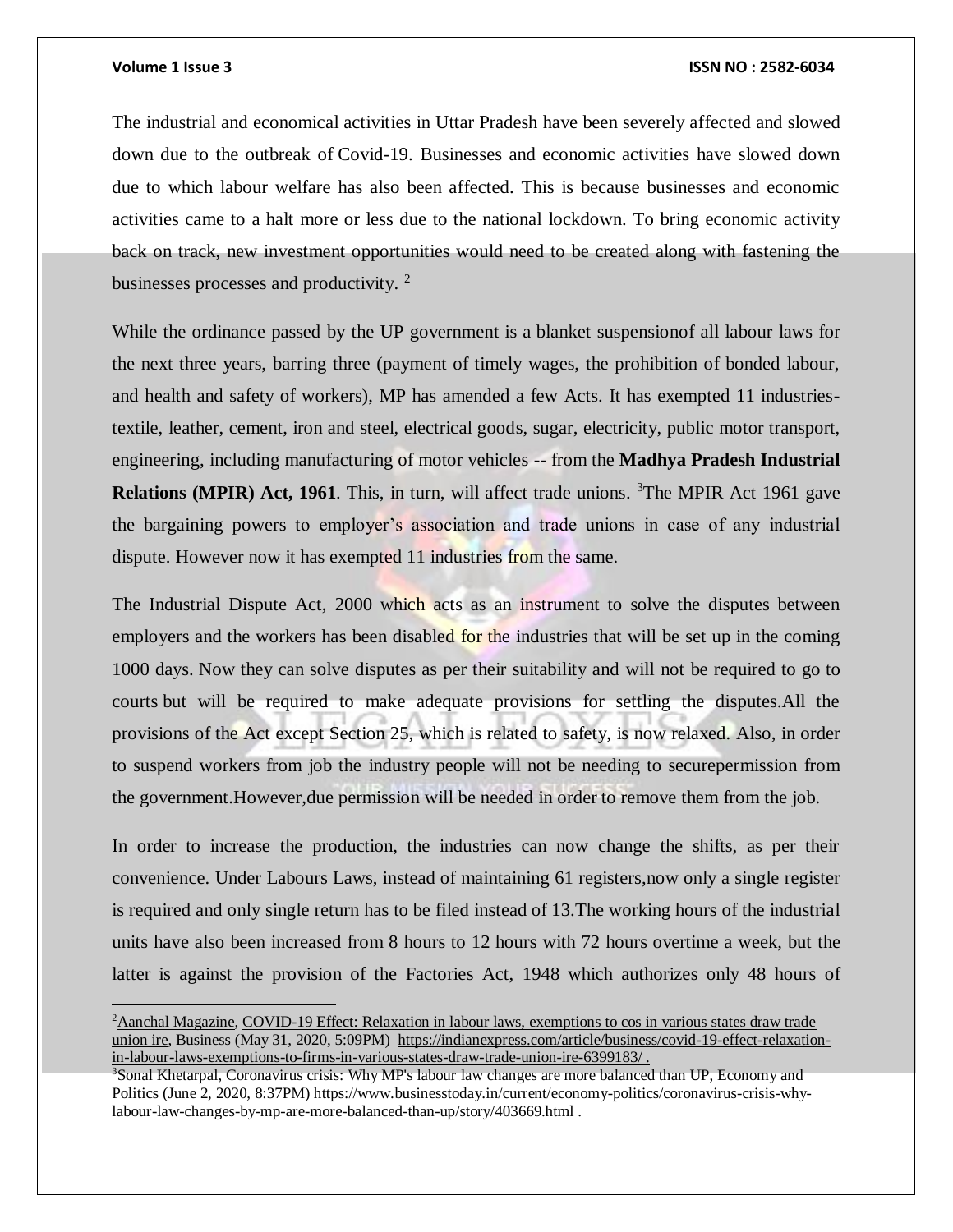weekly overtime. Under the new guidelines, shops can now operate from 6am till midnight as compared to the earlier timings of 8a.m. to 10p.m. in order to provide a stimulus to the economic activities which have been adversely affected by the Coronavirus.

In order to attract new industries and start-ups, amendments have been made in the licensing and registration processes which have become more flexible as compared to the earlier provision. Earlier licence and registration was issued in 30 days but now it has to be issued in just one day. The renewal offactory license is now valid for 10 years. The start-ups will be requiring only onetime registration and no further renewal of registration is required.

It has also ended the process of inspection for the industries, non-hazardous in nature and which employ less than 50 workers.Now inspection can only be made in the case of some complaint, with the express permission of Labour Commissioner. Under the Contract Labour (Regulation and Abolition) Act, 1970, contractors will be required to register only after employing 50 workers as compared to the earlier rule which required them to register in case of 20 workers. The establishments with 100 workers can hire according to their need.

The above-mentioned changes have been done in order to boost up the economy, to increase the job opportunities and to attract more investments and start-ups. However, it is said that changes made in Labour Laws by Uttar Pradesh are harsher than the changes done in Madhya Pradesh. Madhya Pradesh has allowed the increase in working hours only if workers are willing to do so and are paid overtime for the same. Also, approval of State Government will be required in the case of wrongful termination. Although in Uttar Pradesh, now, it has become easy to hire the workers and even fire them and these changes are same for all the existing manufacturing units and as well as for the new ones.

After Uttar Pradesh and Madhya Pradesh announced the changes made in Labour Laws, Gujarat also made amendments in the laws. The ordinance promulgated by Gujarat stated that the new industries, which will set up in the state, do not have to comply with the Labour Laws for 1200 days except for the three basic acts - Minimum Wages Act, Industrial Safety Rules and The Employees Compensation Act. The process of taking approvals for establishing new businesses has become online and the necessary government approval will be accorded within 15 days.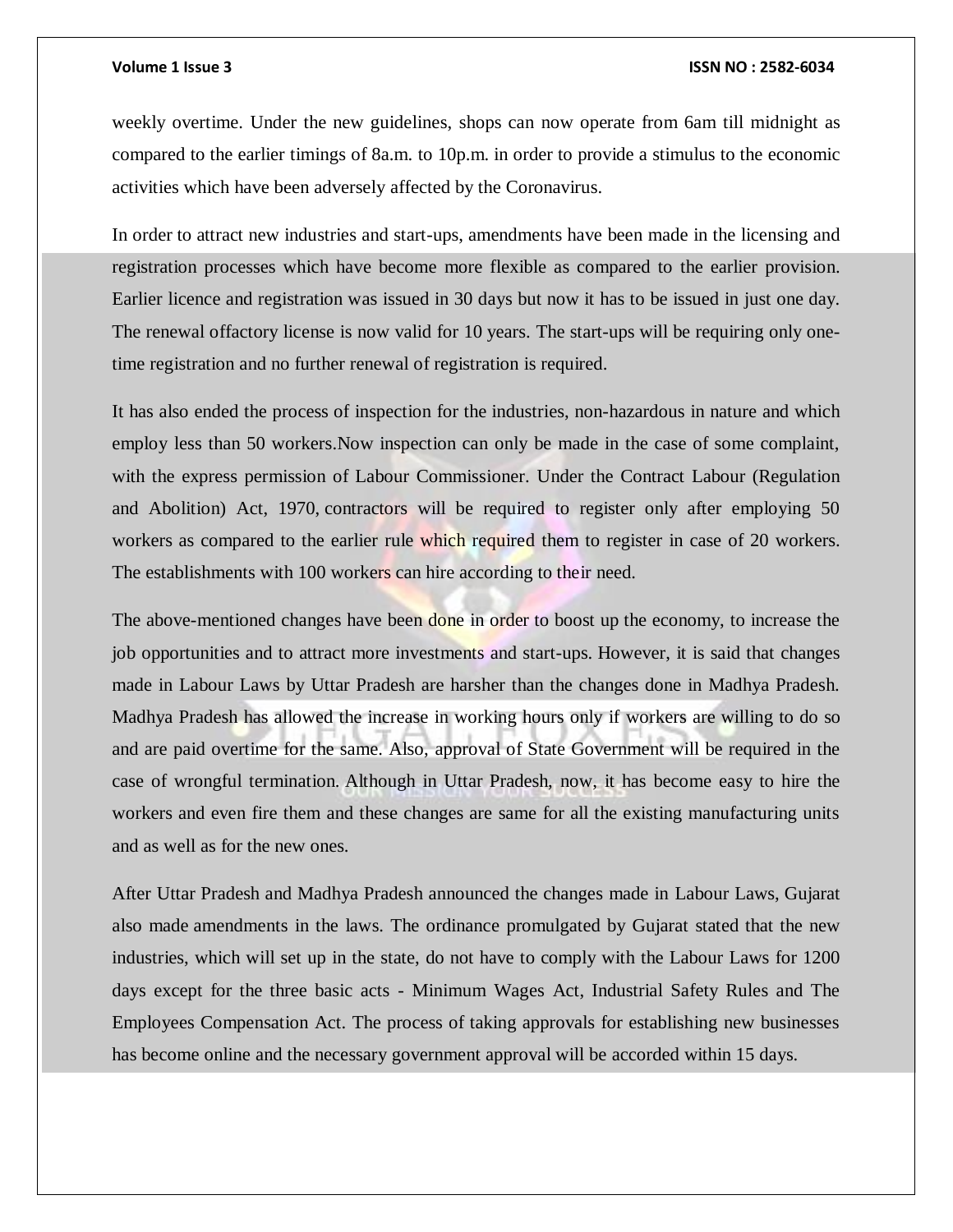### **Volume 1 Issue 3 ISSN NO : 2582-6034**

In a tweet, Chief Minister's Office said that this step was being taken to "boost economic activities and generate employment in post-lockdown period", but the exemption will not apply to "provisions for minimum wages, safety and compensation in case of accidents".Kumar also said that Micro, Small and Medium Scale Enterprises such as ceramic units in Morbi in Saurashtra and units in south Gujarat which depend on gas supplied by Gujarat Gas can now pay their bills due in the second half of March by May 10, and bills due till May 10 can be paid in fortnightly instalment still June 23.The government also waived Minimum Offtake Guarantee (minimum fixed charge for gas) for these industries from April to June, as they are unable to use the gas due to coronavirus lockdown, Kumar said.Interest on late payment of gas bills for these units was also reduced to 10 per cent from 18 per cent, he said. $4$ 

## **WHETHER THE CHANGES MADE WILL CREATE MORE INVESTMENT OR MORE DISORDER?**

The recent changes were done on the pretext that they will boost up the economy and bring in more investment, whereas,according to some views, theearlier Labour Laws hardly served any purpose for protecting the workers, rather it only increased difficulties for the companies.

However, CITU (Centre of Indian Trade Unions) have opposed the 'Labour Law reforms.' According to them it will only create chaos in the labour market and will decrease the productivity of the workers. They have condemned the action and termed it as a vicious step against the workers who actually facilitate in creation of wealth for the economy. Only by weakening the laws which are meant for the protection of the workers and believing that it will bring more investment is both regressive and unethical in nature.

States like Uttar Pradesh, Madhya Pradesh and Gujarat have already made the changes and other states will follow the same path in the name of progress. Karnataka is also ready to make amendments in order to help the industrial units and claimthe proposed amendments will not go

<sup>4</sup>PTI, Exemption from labour laws in Guj for new industrial units, Labour (June 2, 2020, 11:34PM), [https://www.business-standard.com/article/pti-stories/exemption-from-labour-laws-in-guj-for-new-industrial-units-](https://www.business-standard.com/article/pti-stories/exemption-from-labour-laws-in-guj-for-new-industrial-units-120050900863_1.html)[120050900863\\_1.html.](https://www.business-standard.com/article/pti-stories/exemption-from-labour-laws-in-guj-for-new-industrial-units-120050900863_1.html)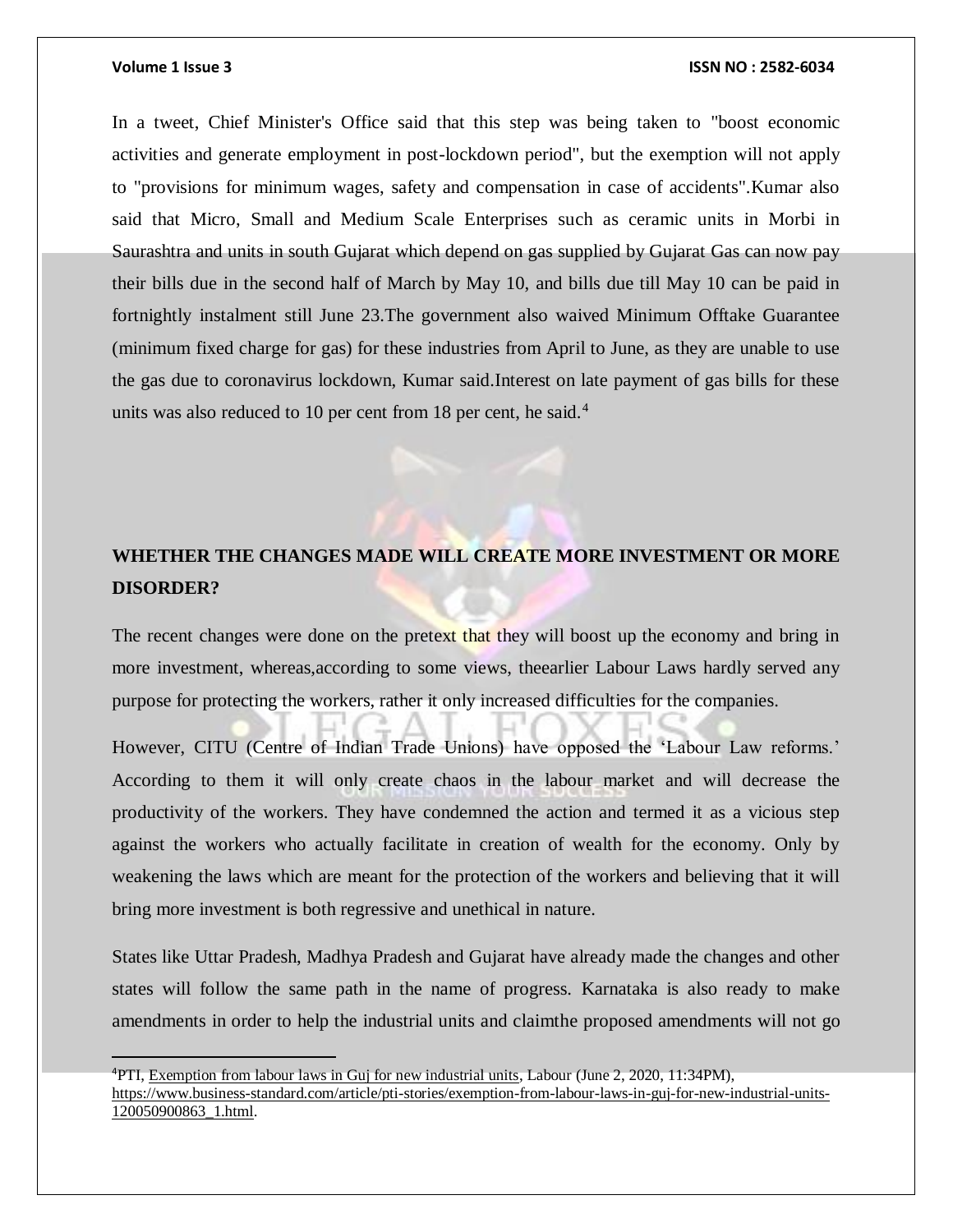l

### **Volume 1 Issue 3 ISSN NO : 2582-6034**

against the interests of the labourers. The Factories Act will only apply to those units having a labour force of more than 40 workers. The Industrial Disputes Act will apply to those units employing 300 or more workers. The overtime of the workers is being increased from 75 hours per quarter to 100 hours. Rajasthan has increased the threshold from 100 to 300 layoffs and have also increased the working hours under the Factories Act, from 48 to 72 hours a week. States like Punjab and Himachal Pradesh have also increased the hours. In Kerala, too, the industries will get the license within seven days from the date of filing of the application for the same.

The Government, in general, has a rather too simplistic and a rather fallacious misconception that bringing flexibility to the labour laws will, ipso facto, attract new and increased investments and also believe thatthose companies which earlier had their base in China, will shift their units to India. However, the experts believe that changes in Labour Laws, whether already made recently or have been proposed, will only lead to the exploitation of the workers. In India, where the workers are largelyin a vulnerable condition, these changes will only serve to increase the gap between the workers and employers. The labour laws were made to protect the workers but their dilution will only lead to turning back the economy shifting100 years back. By scraping off the laws which ensure minimum wages, provide social security and the right to form unions will only lead to increase in workers agitation and activism.

The CTUs have also submitted a letter to Prime Minister Narendra Modi arguing against the privatisation of the public sector and other enterprises, as well as the dilution of labour laws. "The extreme cases are those of UP, Gujarat and MP, where almost all the labour laws are sought to be suspended for three years while same is being expanded to other states at the direct instance and insistence of central government," the letter read. They have demanded that privatisation be stopped and the dilution of labour laws be scrapped.<sup>5</sup>

RadhickaKapoor of ICRIER characterised this as "creating an enabling environment for exploitation". That's because far from being a reform, which essentially means an improvement from the status quo, the removal of all labour laws will not only strip the labour of its basic rights

<sup>5</sup>Wire Staff, Trade Unions Across India Protest Changes in Labour Laws, Leaders Detained in Delhi(June 3, 2020, 4:50PM)<https://thewire.in/labour/trade-unions-protest-changes-in-labour-laws> .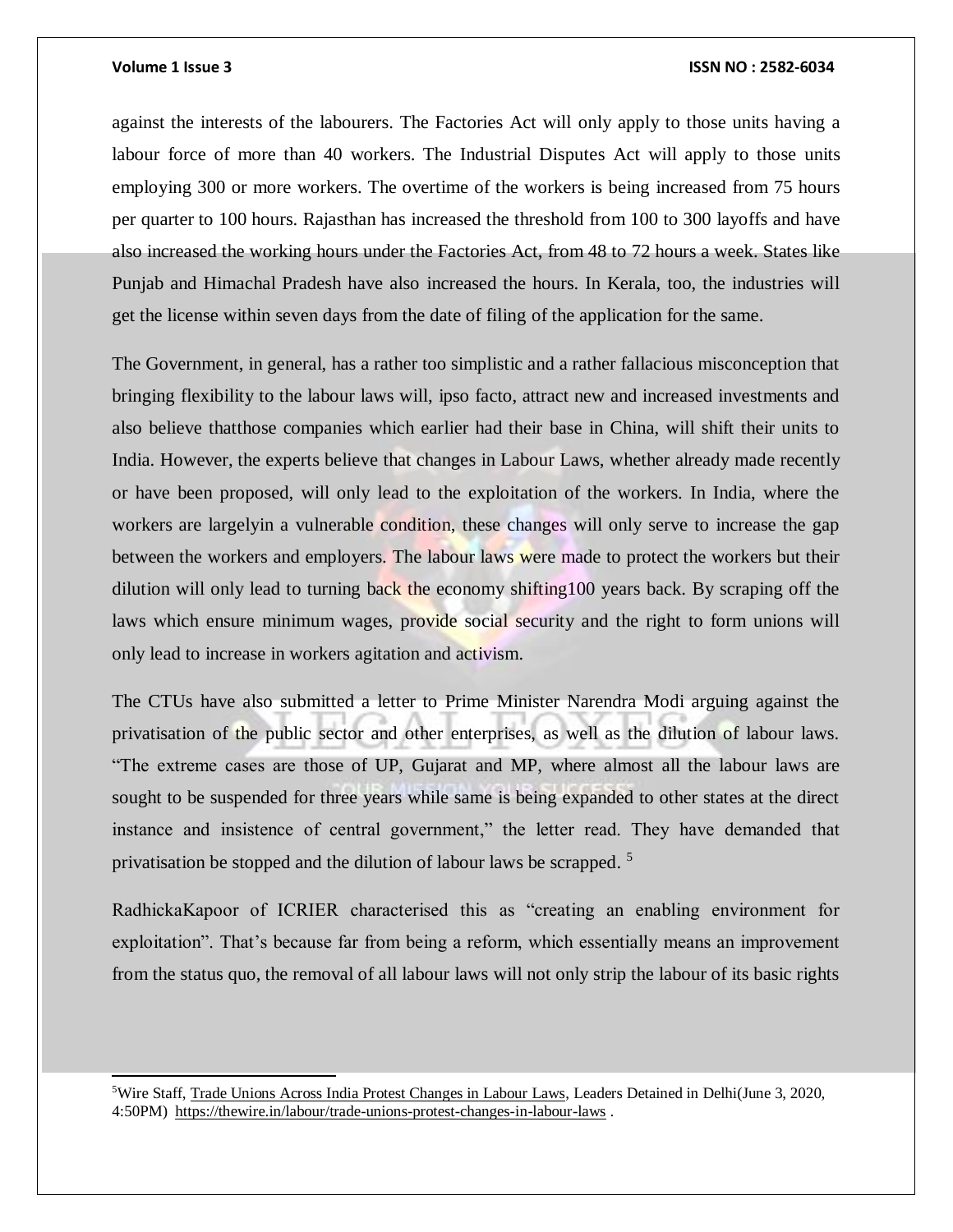$\overline{a}$ 

but also drive down wages. For instance, what stops a firm from firing all existing employees and hiring them again at lower wages, she pointed out. <sup>6</sup>

International Labour Organization was founded in 1919. It is an agency whose work is to ensure social and economic justice by setting up International Labour standards. India is one of the founding members of this agency and has ratified about 47 conventions which relateto the compensation in case of any injury, fair compensation, labour working hours etc.

The International Labour Organization maintains a system of international labour standards aimed at promoting opportunities for women and men to obtain decent and productive work, in conditions of freedom, equity, security and dignity. In the context of the crisis response to the COVID-19 outbreak, they provide a tried-and-trusted foundation for policy responses that focus on a recovery that is sustainable and equitable.<sup>7</sup> In order to revive the economy, whilemany States have made sweeping changes in labour laws, the trade unions argue that they are in violation of the standards set by International Labour Organisation. The trade unions have shown their concern and asked the authorities to make sure that such changes are in harmony with the global standards, including Fundamental Principles and Rights at Work (FPRW) and are implemented after proper consultation only.

The ILO reply to the letter signed by trade unions such as AICCTU, AITUC, CITU and HMS says: "Please allow me to assure you that the ILO Director-General has immediately intervened, expressing his deep concern at these recent events and appealing to the Prime Minister to send a clear message to Central and State governments to uphold the country's international commitments and encourage engagement in effective social dialogue.<sup>8</sup>

Along with the Central Trade Unions, major opposition has been shown by the BharatiyaMazdoorSangh(BMS). They havetermed the changes made in the Labour Laws as violative of the ILO's conventions. They held a nationwide protest to fight against the changes

<sup>6</sup>[Udit Misra,](https://indianexpress.com/profile/author/udit-misra/) Explained: What labour law changes by states mean (June 5, 2020, 1:04AM)

<https://indianexpress.com/article/explained/what-labour-law-changes-mean-coronavirus-6403611/> .

<sup>&</sup>lt;sup>7</sup> ILO, Why International Labour Standards matter in a public health crisis, COVID-19: Protecting workers (June 7, 2020, 4:43PM[\)https://www.ilo.org/global/about-the-ilo/multimedia/video/institutional-videos/WCMS\\_740023/lang-](https://www.ilo.org/global/about-the-ilo/multimedia/video/institutional-videos/WCMS_740023/lang--en/index.htm) [-en/index.htm](https://www.ilo.org/global/about-the-ilo/multimedia/video/institutional-videos/WCMS_740023/lang--en/index.htm) .

<sup>&</sup>lt;sup>8</sup>[Express Web Desk](https://indianexpress.com/agency/express-web-desk/), ILO 'expresses concern' at labour law changes in India, asks PM to intervene (June 7, 2020, 9:23PM)<https://indianexpress.com/article/india/ilo-expresses-concern-at-labour-law-changes-in-india-6426909/> .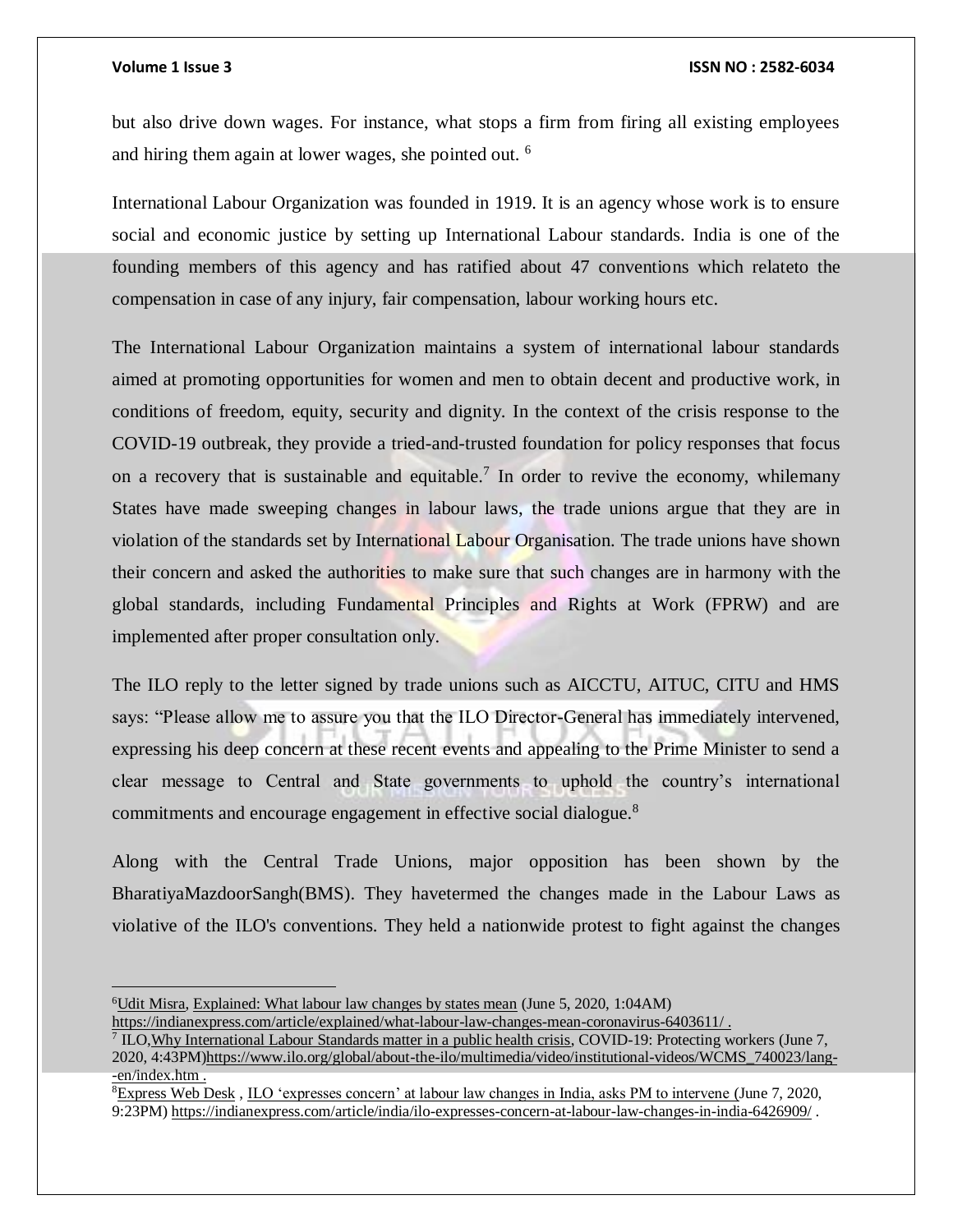made by Uttar Pradesh, Madhya Pradesh, Gujarat etc. The BMS president stated that in the name of so-called labour reforms the government is only exploiting them.

While the Trade Union bodies supports the initiative of bringing new industrial units in the country, however, during the current tough period, it is necessary to enforce those laws which will provide social security to the workers and migrants

### **CONCLUSION**

In the midst of Covid-19 crises, where lakhs of workers have migrated back to their states, some State Governments have made a few changes in their labour policy. However, the policy which was meant to give employment opportunities and social security in the states to which they have migrated has been opposed by someTrade Unions.

In order to give a kick-start to the economy various States like Madhya Pradesh, Uttar Pradesh, Gujarat, Punjab and Himachal Pradesh have already made certain changes. However, the steps taken by the states have turned the clock back by more than a hundred years when workers around the world fought for their rights. The increased working hours will not only lead to an increase in accidents of workers but also have a terrible effect on their health thus increasing the chances of industrial conflict in the long run.

The StateGovernments believe that the changes mayhelp the economy to bounce back in the post-pandemic period. However, various Trade Unions consider such changes to be in violation of the standards set by the ILO and infringe upon the Fundamental and Human Rights. The introduction of new Laws may compromise the existing provisionsof fair compensation and wages, right to health and social security and suitable working conditions.

The approach that providing cheap labour will attract more foreign investments in the post COVID-19 crisis period is illogical and morally foul.The decision to invest is based on various factors like good infrastructure, domestic market demands and also healthy and educated workforce. The labour in India is the most exploited one. Even if the companies want to move out of China, they may prefer those countries like Vietnam and Thailandwhich have a more comprehensive and effective system for the protection of workers.